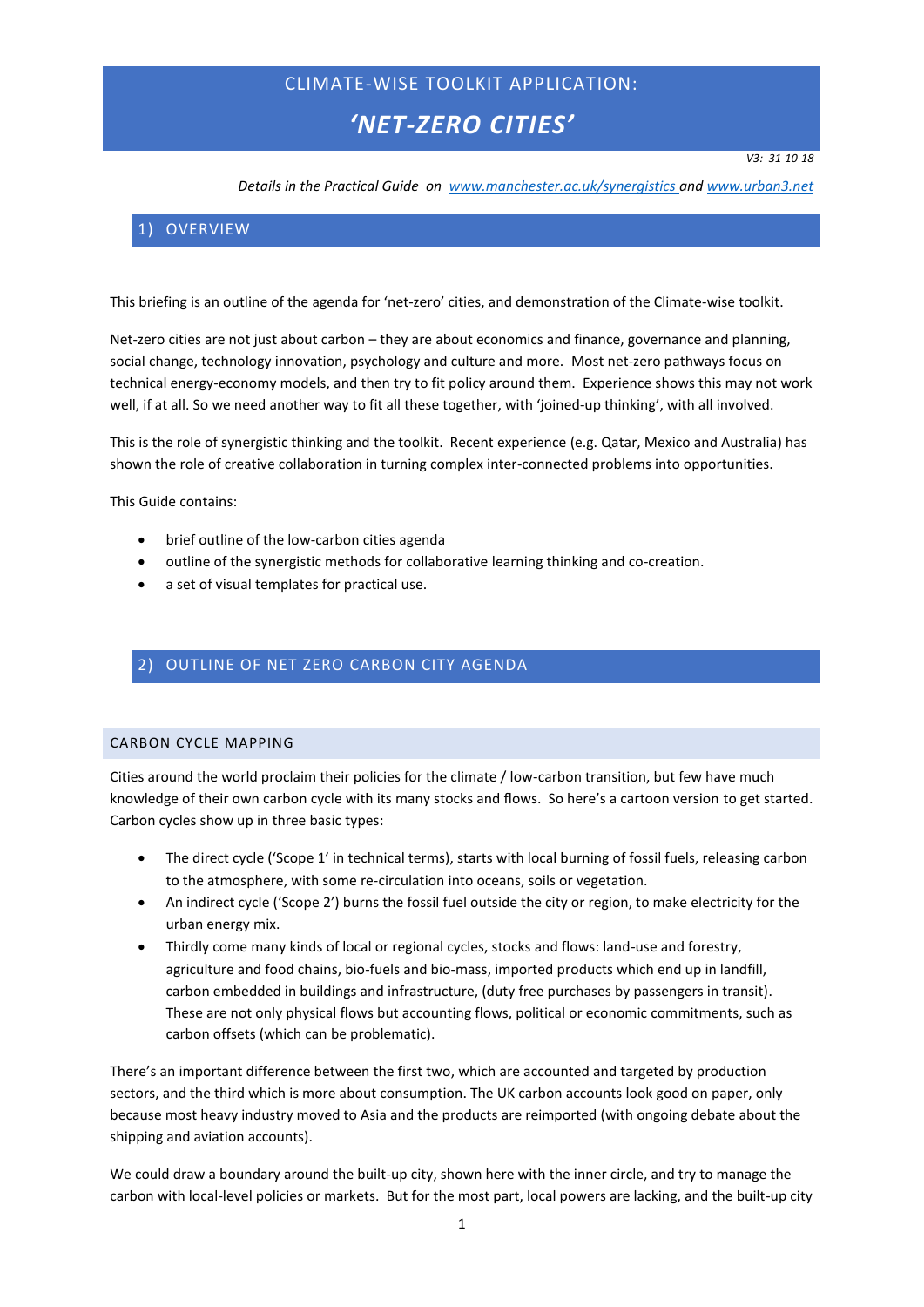is only a hub in its region, which in turn is a landing strip for global supply chains. Each level of boundary seems incomplete and problematic, as carbon flows don't respect political or economic units. So we need to work across boundaries in a way which is transparent and manageable.



### SCOPING FOR SYNERGIES

To put together net-zero cities with economics and finance, governance and planning, social change, technology innovation, psychology and culture, we look for the 'synergies' between these different domains. These synergies can be found in three different layers or *'Modes':*

- *Mode-I*: functional, 'clever': command and control type regulation, linear growth trends.
- *Mode-II*: evolutionary, 'smart': entrepreneurial incentives, competitions, markets, innovation
- *Mode-III*: co-evolutionary, 'wise': synergies of multiple deeper layers of value, wider communities of stakeholders, further cause-effect linkages.

This *Mode-III* calls for new levels of integration of social/eco objectives, with some kind of '*collective carbon intelligence*', with collaborative (co) learning, co-creation, co-production, etc. Table 1 shows a general outline of how this works, in several categories:

- direct emissions & indirect emissions;
- energy / carbon systems & policy systems;
- also including deeper archetypes and myths (as in 'causal layer analysis').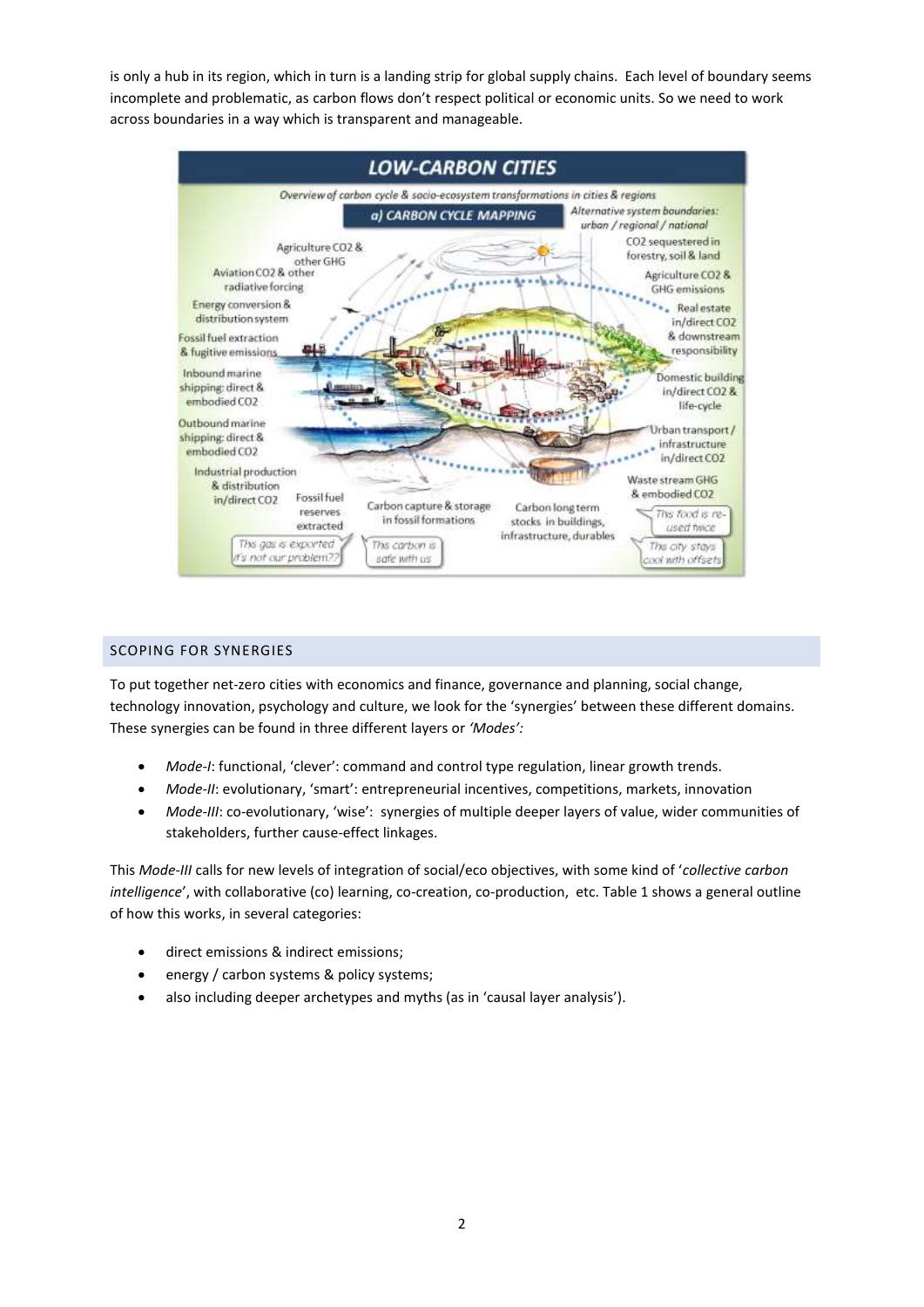| <b>Table 1: Outline</b> |                                 |                                               |                                                          |
|-------------------------|---------------------------------|-----------------------------------------------|----------------------------------------------------------|
|                         | Mode-I<br><b>Linear</b>         | Mode-II<br><b>Evolutionary</b>                | Mode-III<br>Co-evolutionary                              |
|                         | 'CLEVER'                        | $'SMART'$ :                                   | 'WISE':                                                  |
| <b>Direct emissions</b> | CO <sub>2</sub> flows in tonnes | CO <sub>2</sub> as market opportunity         | CO <sub>2</sub> as global chains & loops                 |
| Indirect emissions      | Bio-geo-physical frame          | Adaptive innovation niches                    | Integrated human<br>development                          |
| <b>Energy system</b>    | Linear supply side growth       | Smart diverse self-balancing<br>energy grids, | Socially integrated diverse<br>self-balancing grids      |
| Carbon system           | Direct storage etc              | Markets & speculation in<br>offsets etc       | Integrated carbon policy /<br>enterprise                 |
| <b>Policy system</b>    | Direct regulation & control     | Markets, incentives,<br>competitions          | Collaborative partnerships,<br>co-learning / production. |
| Archetypes / myths      | Material growth discourse       | Aspiration for status &<br>affluence          | System transformation for<br>'Quality of life'           |

### MULTI-LEVEL GOVERNANCE

A first practical question for net-zero cities is how to manage 'multi-level governance'. Many of the powers and resources needed are at national level, not local, and many technologies and financial streams are at global level. At the same time there are opportunities at the local level which don't appear at the national or global levels. So there is a space of challenge and conflict, or just possibly, synergy and opportunity. Again we can explore this with different *Modes*:

- Mode-I: Local as dependent subset of national, with small powers and resources handed down: likely to be in a hierarchical governance structure, lacking active links with stakeholders and citizens.
- *Mode-II:* Local in a competitive situation with other localities, and competing for national powers and resources;
- *Mode-III:* Local in synergistic balance with national, with emerging powers and resources via local colearning and co-production. This is likely to be a non-hierarchical round table or 'co-governance' structure, more suitable for partnerships, social innovation etc.

In reality the lines between are not fixed but up for debate and enquiry.

#### DETAILED SECTOR ANALYSIS

This more specific analysis can then start to identify the difference between local and national (to be filled by stakeholders). The lines on Table 2 below can capture these important differences, not as a fixed outcome but a space of enquiry and opportunity.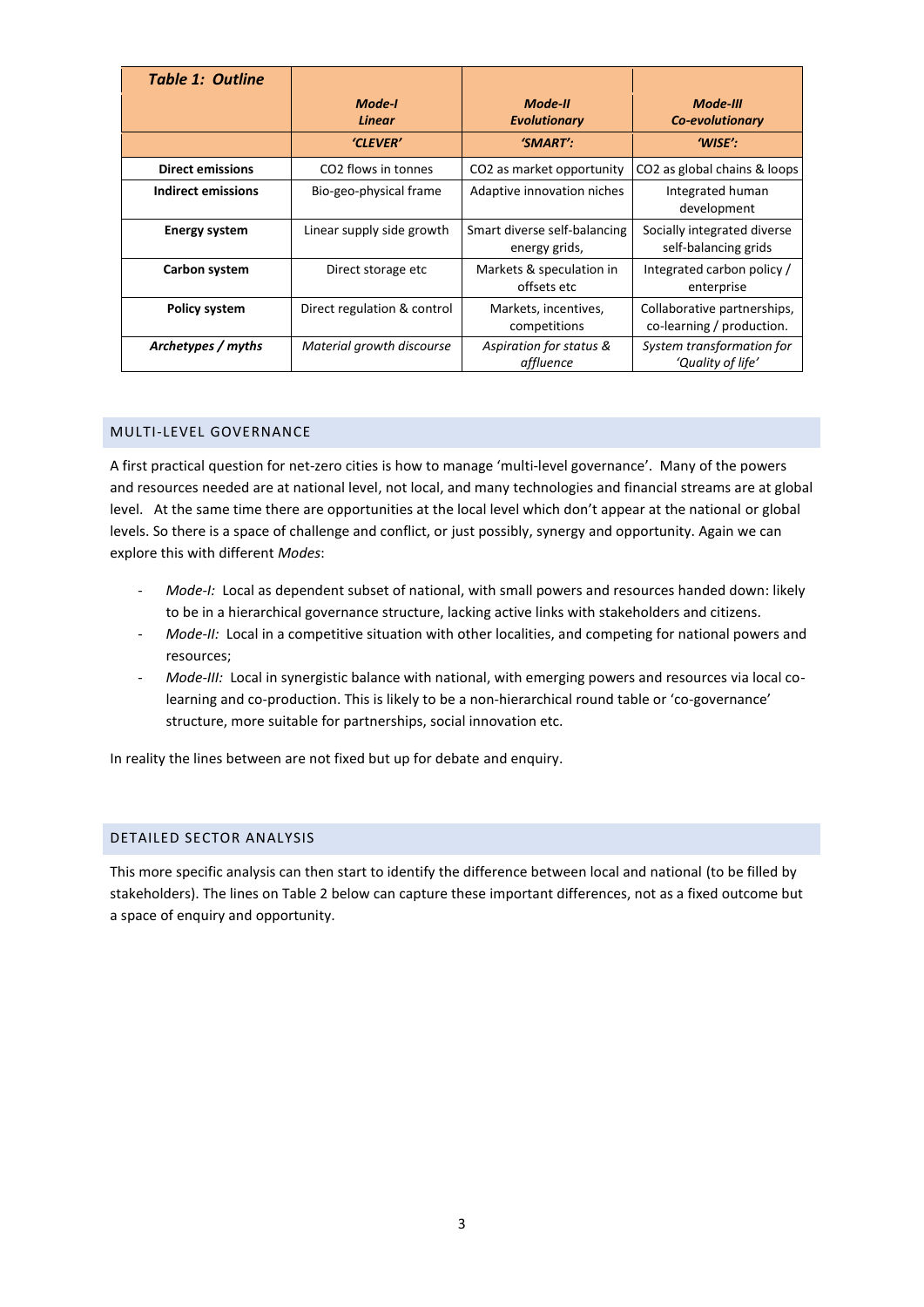| <b>Table 2:</b>                   |                                             |                                                     |                                                                          |                                                               |
|-----------------------------------|---------------------------------------------|-----------------------------------------------------|--------------------------------------------------------------------------|---------------------------------------------------------------|
| <b>Sector analysis</b>            |                                             |                                                     |                                                                          |                                                               |
|                                   | 'CLEVER':                                   | 'SMART':                                            | 'WISE':                                                                  | <b>LOCAL AGENDA</b>                                           |
|                                   | government policy,<br>planning, regulation, | <b>Markets, incentives,</b><br>trading, competition | <b>Collaborative partnerships,</b><br>social learning, co-<br>production | Local scope of governance,<br>economic, social,<br>technology |
| <b>DIRECT EMISSIONS</b>           |                                             |                                                     |                                                                          |                                                               |
| <b>New housing</b>                |                                             |                                                     |                                                                          |                                                               |
| <b>Retrofit housing</b>           |                                             |                                                     |                                                                          |                                                               |
| <b>Commercial</b>                 |                                             |                                                     |                                                                          |                                                               |
| <b>Industry</b>                   |                                             |                                                     |                                                                          |                                                               |
| Private transport                 |                                             |                                                     |                                                                          |                                                               |
| <b>Public transport</b>           |                                             |                                                     |                                                                          |                                                               |
| Freight transport                 |                                             |                                                     |                                                                          |                                                               |
| <b>Other infrastructure</b>       |                                             |                                                     |                                                                          |                                                               |
| Agriculture / LUF                 |                                             |                                                     |                                                                          |                                                               |
| <b>INDIRECT EMISSIONS</b>         |                                             |                                                     |                                                                          |                                                               |
| Land-use & forestry               |                                             |                                                     |                                                                          |                                                               |
| <b>International travel</b>       |                                             |                                                     |                                                                          |                                                               |
| <b>International shipping</b>     |                                             |                                                     |                                                                          |                                                               |
| <b>Consumption footprint</b>      |                                             |                                                     |                                                                          |                                                               |
| <b>ENERGY SUPPLY SYSTEM</b>       |                                             |                                                     |                                                                          |                                                               |
| <b>Fossil fuels</b>               |                                             |                                                     |                                                                          |                                                               |
| <b>Renewables</b>                 |                                             |                                                     |                                                                          |                                                               |
| <b>Other</b>                      |                                             |                                                     |                                                                          |                                                               |
| <b>CARBON CYCLE SYSTEM</b>        |                                             |                                                     |                                                                          |                                                               |
| <b>Sequestration &amp; stocks</b> |                                             |                                                     |                                                                          |                                                               |
| Carbon storage                    |                                             |                                                     |                                                                          |                                                               |
| Offsets etc.                      |                                             |                                                     |                                                                          |                                                               |
| <b>POLICY SYSTEM</b>              |                                             |                                                     |                                                                          |                                                               |
| <b>Finance</b>                    |                                             |                                                     |                                                                          |                                                               |
| <b>Enterprise</b>                 |                                             |                                                     |                                                                          |                                                               |
| <b>Technology</b>                 |                                             |                                                     |                                                                          |                                                               |
| <b>Skills training</b>            |                                             |                                                     |                                                                          |                                                               |
| <b>Education</b>                  |                                             |                                                     |                                                                          |                                                               |
| Procurement etc                   |                                             |                                                     |                                                                          |                                                               |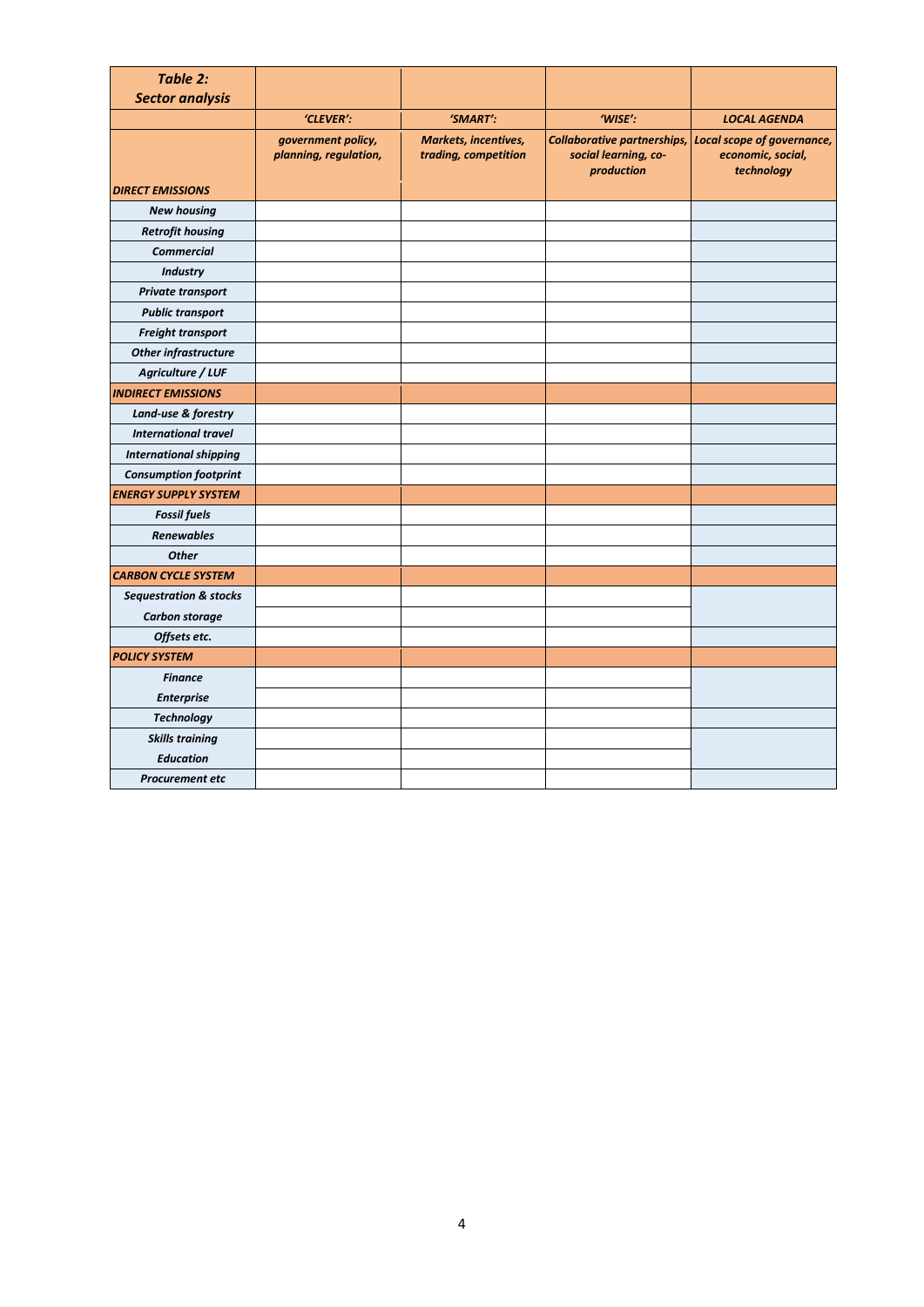### SYNERGISTIC TOOLKIT

*A 'Net-Zero City'* has to somehow connect environmental management with social, technology, ecology, economic, political and cultural issues. Meanwhile there are other 'grand challenges' such as artificial intelligence or social inequality, which are equally complex, inter-connected, and controversial. What can be done?

'Synergistics' – the science and art of working with synergies – has been developed for such challenges. It provides practical methods and tools, to help explore and enable 'collective intelligence'. It can work in organizations, institutions, supply chains or value-chains, business / enterprise models, networks or communities.

To explore the potential for collective intelligence, calls for creative and collaborative and visionary thinking. For this we use the Synergistic Toolkit, a flexible set of techniques with 4 stages and 12 steps:

- a) *System mapping:* mapping baseline syndromes / problems on the table: also includes '*co-learning':*
- b) *Scenario mapping:* mapping drivers of change & alternative futures: ('*co-knowledge'):*
- c) *Synergy mapping:* design of opportunities, synergies, innovations: ('*co-creation'):*
- d) *Strategy mapping:* design of practical pathways, road-maps, policies & projects ('*co-production')*.



The picture here shows all four stages in one big room (in reality each could be at a different time and place)**.**  The scheme is very flexible: it can take hours, days, weeks or months, depending on time, people and resources. The cycle can be more interactive, or more about desk-study, data-mining, expert debate, or stakeholder interviews. Overall these tools help to explore 'grand societal challenges': to identify 'what kind of problems' are we talking about: and then explore 'what kind of solutions' are most useful.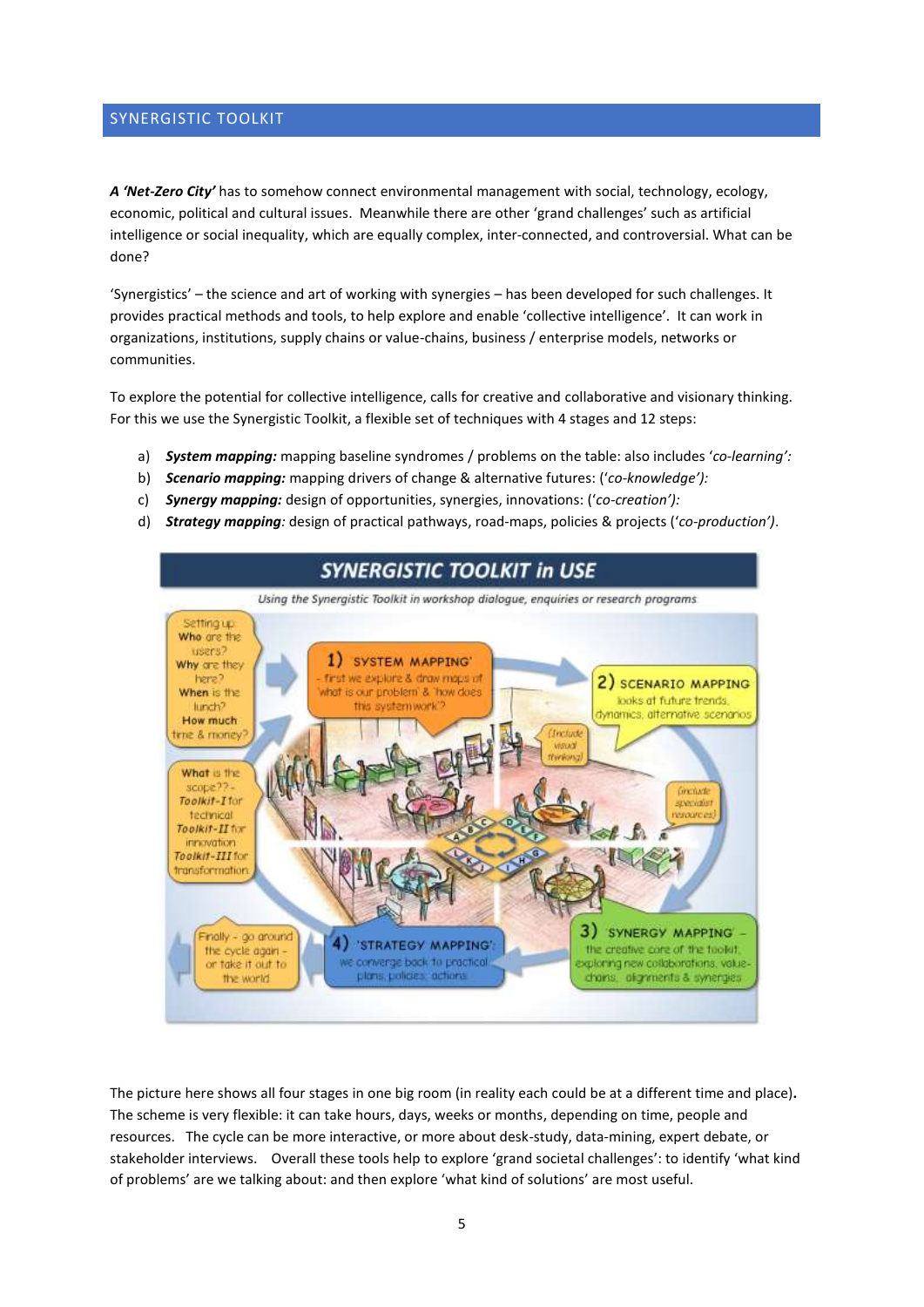Visual thinking is at the centre of the synergistic methods and tools. This Guide provides a series of templates and typical questions, for each of the 4 stages and 12 steps.

### VISUAL THINKING AND VISUAL TEMPLATES

These visual templates provide an easy and practical structure for building and visualizing complex information, i.e. concept maps / systems maps / *deeper-mind* maps. (these are different to *mind-maps*, as they focus on collective intelligence with multiple agendas).

The templates can be easily copied onto flip charts with writing or images on sticky notes. The order of using the templates depends on the theme, the event, the participants etc. Sometimes we start with the Scenario Mapping (D,E,F): in others we start with Synergy Mapping (G,H,I).

Overall, visual thinking is one of the best ways to explore creative, out-of-the-box, inter-connected ideas.

- Participants are asked for visual ideas or small sketches, to be completed by a graphic facilitator.
- Participants can respond to 'future cards', 'scenario visions', or other visual inputs
- Participants are encouraged to draw concept mappings, using the visual templates.
- The templates are very flexible, and can be used in a creative open-minded way.
- If participants don't agree on the images or mappings, each can do their own version.
- The templates in stage 1 & 3 are focused on the development of collective intelligence.
- The templates in stage 2 & 4 fit with mainstream futures / scenario methods: and with standard routemapping / project management methods.

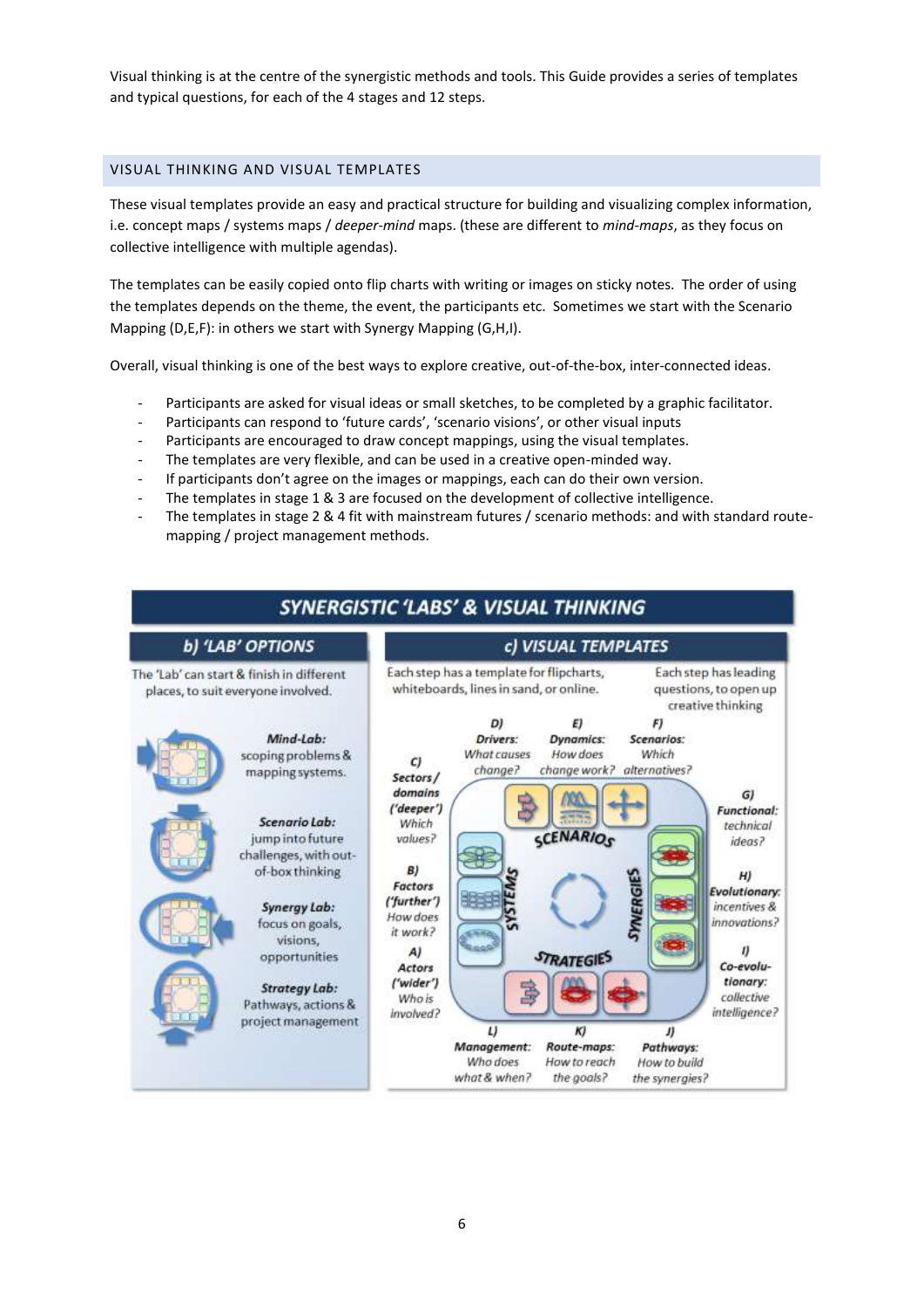# TOOLKIT - STAGE 1: *'TABLES'* (SYSTEM MAPPING): *'WHAT'S THE PROBLEM?*'

Each of the 4 stages and 12 steps is shown in the following pages, with likely questions to be addressed, and with cues for visual thinking methods. The graphics on the left side are blank templates (to be copied onto flip-charts or similar). The graphics on the right side are worked examples (based on a low-carbon agenda).



### A) ACTORS MAPPING – ('WIDER' SYNERGIES): *'ROUND TABLE'* TEMPLATE

- *Q: Who is involved?*
- *Q: how do they interact?*

Identify the most important people, stakeholders, communities: explore their roles & relations (social, economic, political etc).





### B) FACTORS MAPPING – ('FURTHER' SYNERGIES): *'BUSINESS MODEL'* TEMPLATE

- *Q: How does the system work?*
- *Q: Where are the upstream / downstream factors?*

Explore the metabolism or flows (resources, money, policy, labour, social value etc):

| and a series of the series<br>-2<br>×<br>×<br>ĭ<br>٠<br><b>Service Control</b> | <b>SCHOOL</b><br>$-20 - 4$<br>۰ |
|--------------------------------------------------------------------------------|---------------------------------|
|                                                                                |                                 |

| Energy<br>supply                                            |                 | Social Energy<br>factors demand impacts | <b>Climate</b> |                                      |
|-------------------------------------------------------------|-----------------|-----------------------------------------|----------------|--------------------------------------|
| <b>Upstream:</b>                                            |                 |                                         |                | Downstream                           |
| (supply side,<br>policy<br>objectives)<br>Energy<br>markets | Social<br>costs | <b>Energy Climate</b><br>prices costs   |                | (demand side)<br>policy<br>outcomes) |

Look for upstream causes / downstream effects of the flows, (e.g. ecological / social impacts)

### C) DOMAIN MAPPING – ('DEEPER' SYNERGIES): *'CLOUDY CRYSTAL BALL'*.

Questions to be addressed:

- *Q: Why is this project important?*
- *Q: Which values & domains are involved?*

Explore what kind of problems & what is the scope: which are the goals / visions? (social /

technology / economic / environment / political /cultural etc).



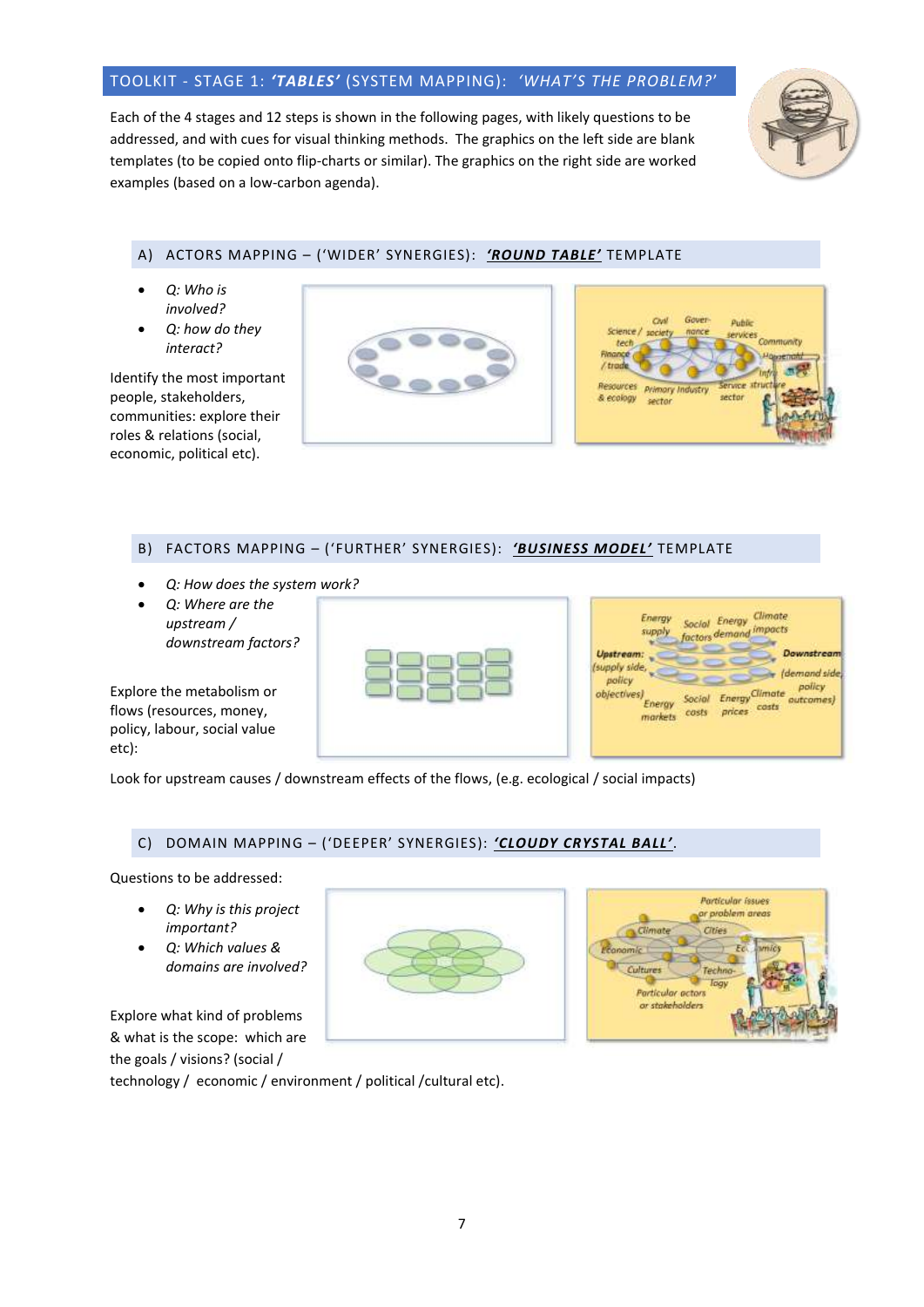# TOOLKIT STAGE 2: *'CROSSROADS'* (SCENARIO MAPPING): *'WHAT'S CHANGING?'*

### DRIVERS - *'FORCE FIELDS'* TEMPLATE

- *Which forces of change?*
- *Which uncertainties?*

Identify each kind of change, for impact & uncertainty. Select the top 2 or 3 most important changes.





# D) HORIZONS - *'3 MOUNTAINS'* TEMPLATE

- *When are the horizons of each change?*
- *Which are surface / structural / archetype changes?*
- *When is there growth / decline/ restructuring?*





Explore which are short / medium / longer term changes:

Explore the patterns or cycles of change

### E) SCENARIOS - *'CROSS-ROADS'* TEMPLATE

- *What if the best / worst happens?*
- *Which are the most 'interesting' alternative futures?*

Explore 'what-if' the top 2/3 changes are high / low impact, positive / negative.

Explore the scenarios with stories, headlines, images.





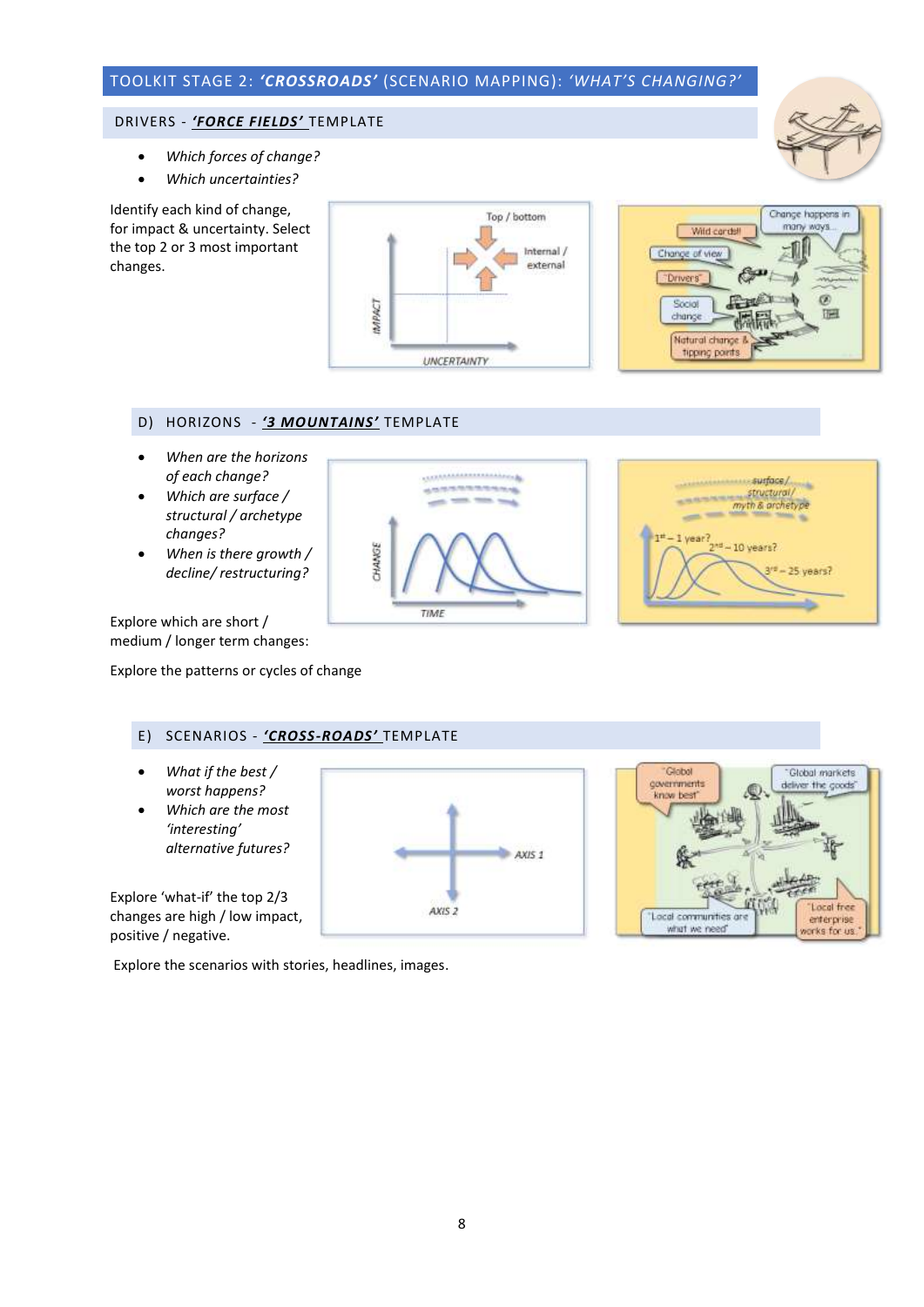# TOOLKIT - STAGE 3: *'VISIONS'*: (SYNERGY MAPPING): *'WHAT OPPORTUNITIES?'*

### *F)* LINEAR – (MODE-I) - *'CLEVER IDEAS'* TEMPLATE

• *How to improve the functions & operations?*



of-the-art



### G) EVOLUTIONARY (MODE-II): *'SMARTER IDEAS'* TEMPLATE

• *How to make smarter inter-connections?*



### H) CO-EVOLUTIONARY (MODE-III): *'WISER IDEAS':* TEMPLATE

• *How to grow a wiser kind of intelligence?*

Explore beyond state-ofthe-art 'visionary' ideas & synergies, between different 'actors' & 'factors'. Draw the possible interconnections, with multiple layers.





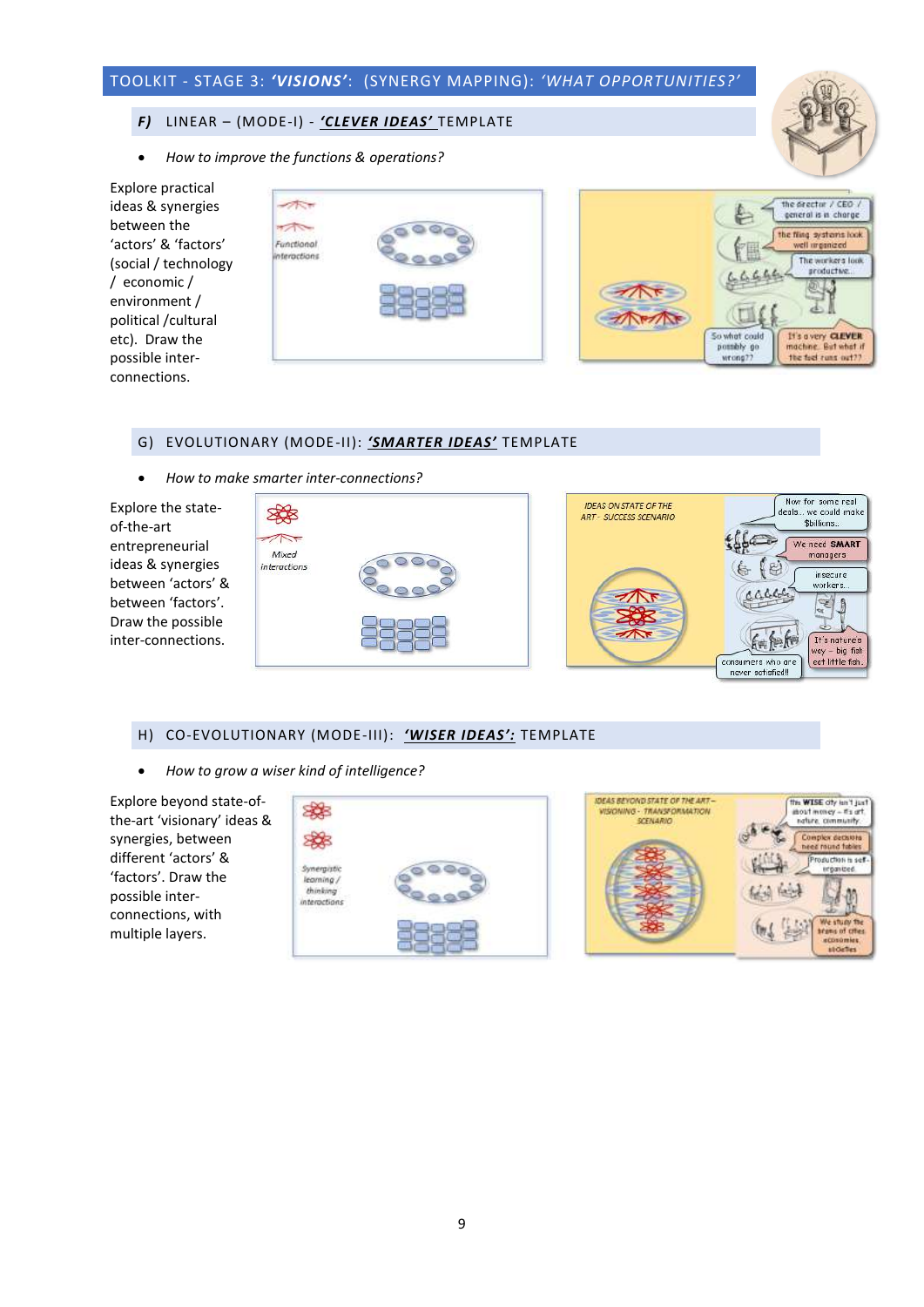# TOOLKIT STAGE 4 - *'ROUTE-MAPS'*: (STRATEGY MAPPING): *'WHAT'S TO BE DONE?'*

#### (J) PATHWAYS - 'PATHWAYS'

- *Which pathways could best realize the opportunities??*
- *Are these future-proofed?*

Develop 'pathways' of strategic change, which connect the most robust ideas / synergies (internal /

external: short /medium / longer). *(there are different formats to show the pathways)*

Test the best ideas / synergies against each scenario: & select the most robust.





### (K) ROUTE-MAPS - 'ROUTE-MAPS'

- *What strategies could turn the pathways into reality??*
- *When are the key stages?*
- *How much resources are needed?*

Identify the goals & objectives: Identify links to plans & actions, actors involved, factors & resources needed. (internal / external: short /medium / longer)





### (L) MANAGEMENT/ EVALUATION - 'ACTION PLANS'

- *How to manage the actions?*
- *How to evaluate the results??*

Set up management plan with practical priorities & actions: Identify the next steps with actors & resources: Explore how to monitor performance, evaluate results & feedback.

| GOALS/<br>OBJECTIVES /<br>TARGETS: |  |          |
|------------------------------------|--|----------|
|                                    |  |          |
|                                    |  |          |
| WPUTS                              |  | RESLALTS |

| Inputs to<br>Goals,<br>actions<br><i><b>abjectives</b></i> | <b>System</b><br>changes via<br>actions. | Outputs &<br><b>Impacts</b> | <b>Outcomes</b><br>& impli-<br>cations. |
|------------------------------------------------------------|------------------------------------------|-----------------------------|-----------------------------------------|
|                                                            | Assessment loop<br>valuation loop        |                             | Con me do better<br>next time??         |